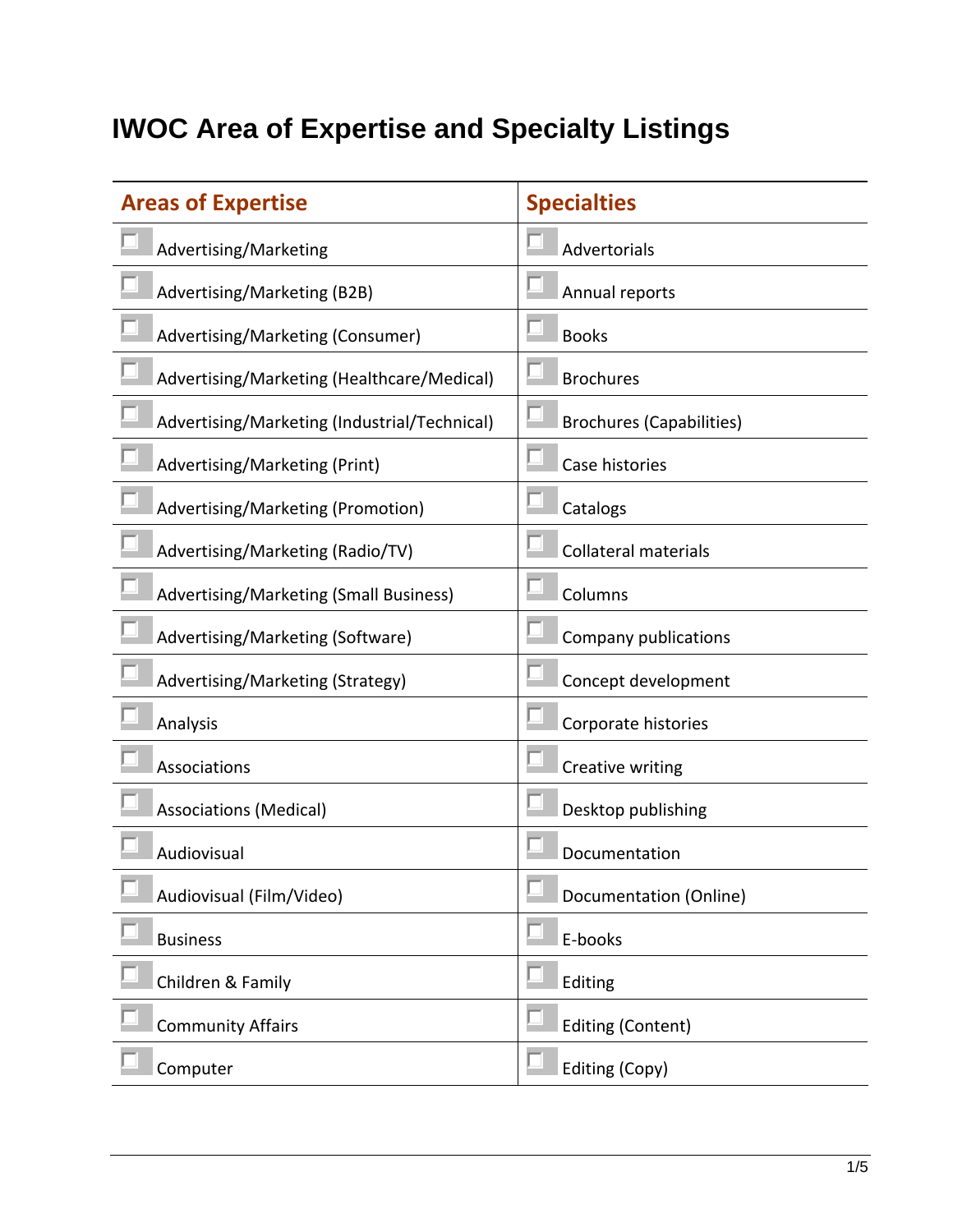| <b>Areas of Expertise</b>       | <b>Specialties</b>                  |
|---------------------------------|-------------------------------------|
| Computer (Networking)           | Editing (Healthcare/Medical)        |
| Computer (Software)             | Editing (Scholarly manuscripts)     |
| Computer (Telecom)              | Editing (Scientific/Technical)      |
| Construction                    | <b>Editing (Training materials)</b> |
| Consulting                      | <b>Educational materials</b>        |
| <b>Corporate Communications</b> | <b>Employee communications</b>      |
| <b>Direct Response</b>          | Features                            |
| Education                       | <b>Fundraising appeals</b>          |
| Education (History/Literature)  | Ghostwriting                        |
| <b>Employee Benefits</b>        | <b>Grant writing</b>                |
| <b>Environmental Issues</b>     | Help systems                        |
| Fiction                         | Indexing                            |
| Finance                         | Interviewing                        |
| Finance (Banking)               | Magazine articles                   |
| Finance (Mutual Funds)          | Manuals                             |
| Finance (Retirement)            | Manuals (Computer)                  |
| Finance/Investing (Personal)    | Manuals (Technical)                 |
| Fitness/Wellness                | Manuals (Training)                  |
| Food                            | Manuals (User)                      |
| <b>Food Service</b>             | <b>Medical writing</b>              |
| Gardening                       | <b>Newsletters</b>                  |
| Government/Politics             | Newspaper articles                  |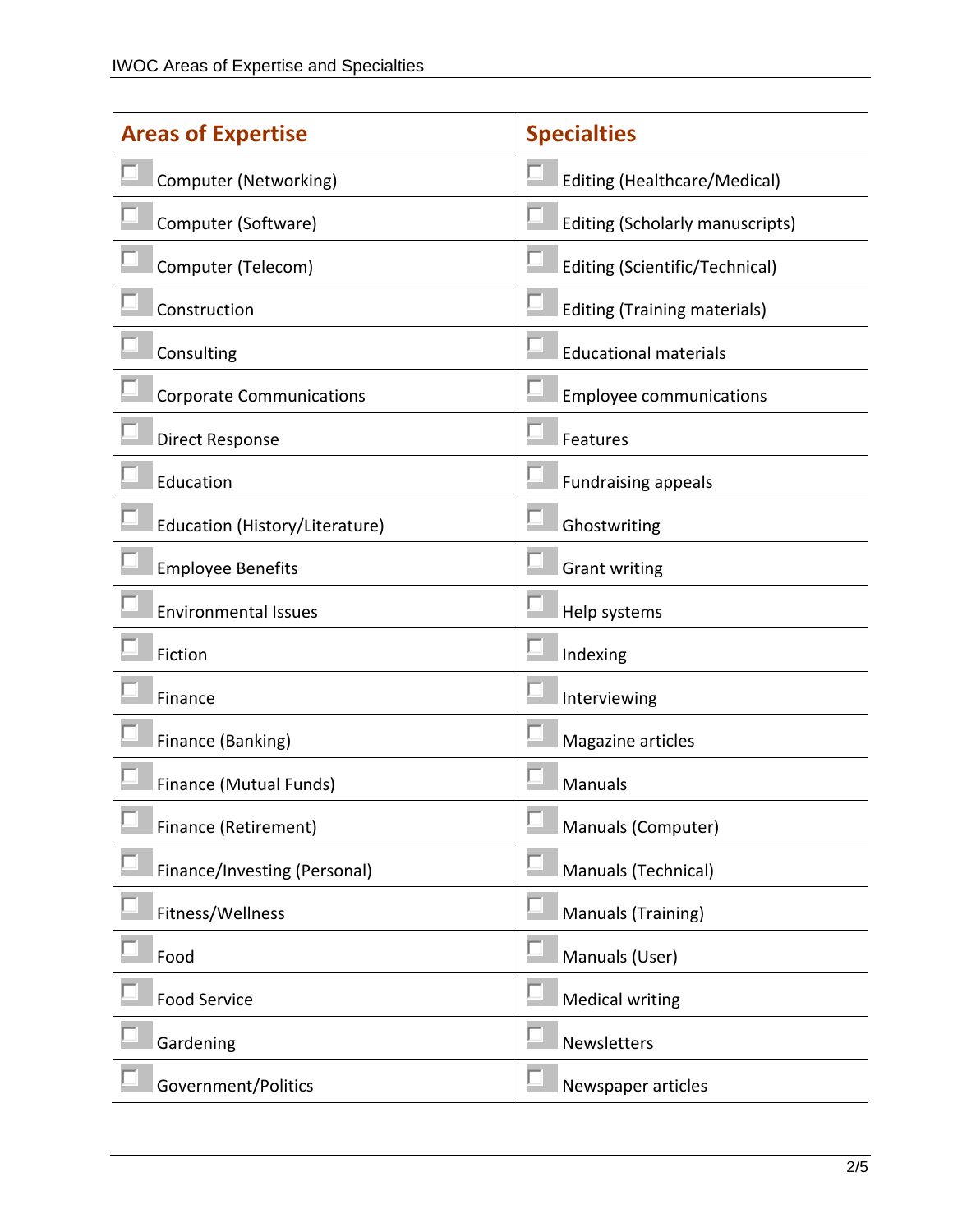| <b>Areas of Expertise</b>                 | <b>Specialties</b>                     |
|-------------------------------------------|----------------------------------------|
| Healthcare/Medical                        | Newswriting                            |
| Healthcare/Medical (Alternative Medicine) | Personal profiles                      |
| Healthcare/Medical (Hospitals)            | Press kits                             |
| Healthcare/Medical (Managed Care)         | Press releases                         |
| Healthcare/Medical (Medical Diagnostics)  | Proofreading                           |
| Healthcare/Medical (Patient Education)    | Proposals                              |
| Healthcare/Medical (Pharmaceuticals)      | Reports                                |
| Healthcare/Medical (Physician Education)  | Resumes                                |
| Healthcare/Medical (Practice Management)  | Reviews                                |
| Humor                                     | Rewriting                              |
| Industrial/Technical                      | Scriptwriting                          |
| <b>Information Technology</b>             | Speeches                               |
| Insurance                                 | Speeches (Executive)                   |
| <b>Interior Design</b>                    | <b>Training</b>                        |
| <b>Investor/Shareholder Relations</b>     | <b>Training (Communication skills)</b> |
| Journalism                                | Training (Computer-aided instruction)  |
| Journalism (B2B)                          | Training (Employee seminars)           |
| Journalism (Community)                    | <b>Training (Management)</b>           |
| Journalism (Computer)                     | <b>Training (Technical)</b>            |
| Journalism (Essay/Opinion)                | Training (Video)                       |
| Lyrics and Jingles                        | Training (Worksite)                    |
| Manufacturing (High-tech)                 | Training (Writing workshops)           |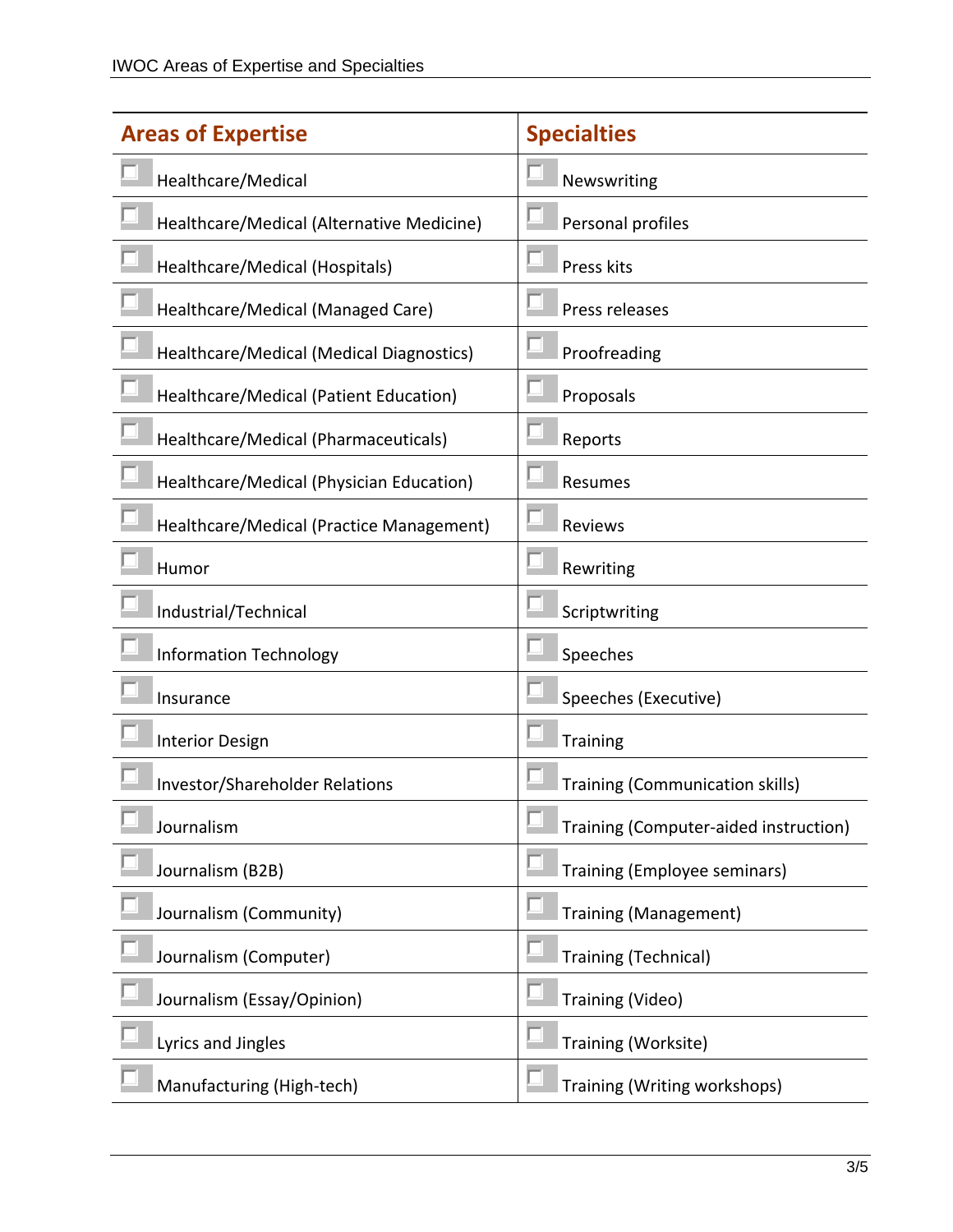| <b>Areas of Expertise</b>                       | <b>Specialties</b>             |
|-------------------------------------------------|--------------------------------|
| Marketing                                       | <b>Tutorials (Computer)</b>    |
| Marketing (E-marketing)                         | <b>Website SEO</b>             |
| Meetings/Conventions                            | Website content                |
| Multimedia (Interactive)                        | Website design and development |
| Not-for-profit                                  | White papers                   |
| Performing Arts                                 | Workbooks                      |
| Pharmaceutical/Biomedical                       |                                |
| Photography                                     |                                |
| <b>Public Relations</b>                         |                                |
| <b>Public Relations (B2B)</b>                   |                                |
| <b>Public Relations (Healthcare)</b>            |                                |
| <b>Public Relations (Media)</b>                 |                                |
| <b>Public Relations (Small/Medium Business)</b> |                                |
| Publishing                                      |                                |
| <b>Real Estate</b>                              |                                |
| Religion                                        |                                |
| Research                                        |                                |
| Restaurants                                     |                                |
| Sales                                           |                                |
| Science/Technology                              |                                |
| Social Issues                                   |                                |
| Social Issues (Disabled)                        |                                |